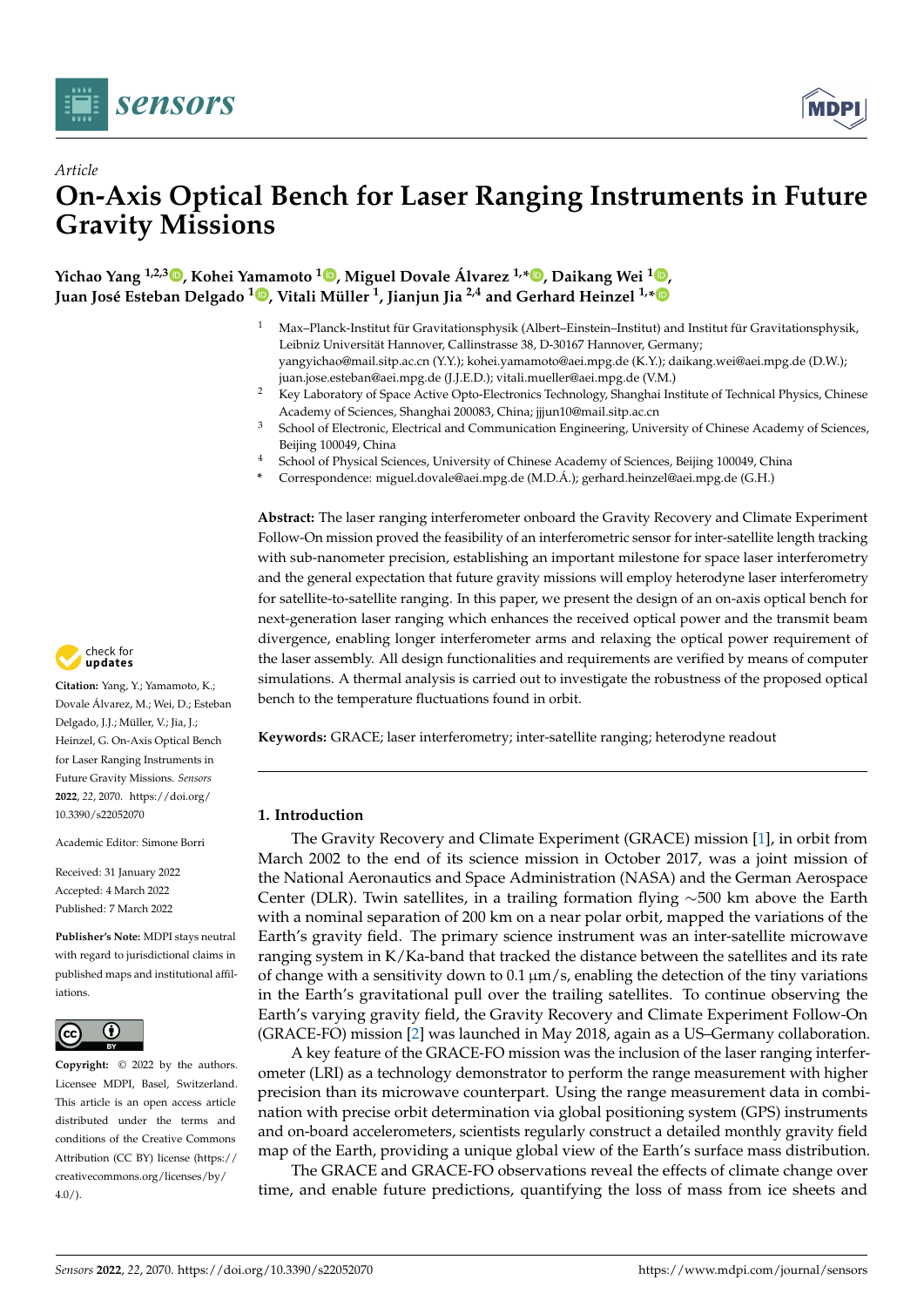glaciers, the contribution of water influx to sea level rise, as well as monitoring changes in underground water reserves, and in the hydrological cycle [\[3–](#page-14-2)[5\]](#page-14-3).

The LRI in the GRACE-FO enabled the first laser interferometer link between dis-The LKI in the GRACE-FO enabled the first laser interferometer link between distant satellites, and provided range measurements with a sensitivity of  $200 \text{ pm}/\sqrt{\text{Hz}}$  at  $1\,\mathrm{Hz}$ , more than 3 orders of magnitude lower than the  $0.6\,\mathrm{\mu m}/\sqrt{\mathrm{Hz}}$  noise of the primary microwave ranging instrument [\[6\]](#page-14-4). The GRACE-FO LRI also served as a technology demonstrator for the ESA-NASA Laser Interferometer Space Antenna (LISA) mission [\[7\]](#page-14-5), as well as the Chinese space-borne gravitational wave observatories Taiji [\[8\]](#page-14-6) and TianQin [\[9\]](#page-14-7) missions.

The GRACE-FO LRI, as a technology demonstrator and not the primary science instrument, had restrictions on its design, e.g., volume, mass, instrument accommodation, and relaxed requirements on reliability and lifetime. After the success of the GRACE-FO LRI, the next generation of gravity missions are expected to use laser interferometry as the primary measurement principle.

The optical bench (OB) is a central part of the LRI. Its primary purpose is to receive light from the remote satellite and combine it with a locally generated reference beam (LO) in order to extract their relative phase. The most promising phase measurement principle continues to be optical heterodyne detection [\[10–](#page-14-8)[12\]](#page-14-9). In addition, the OB emits laser light with a well-defined phase that is obtained by phase locking to the received light. A secondary purpose of the OB is to measure the angle of the incoming light w.r.t. an OB frame of reference. This allows inference of the misalignment of the receiver S/C relative to the inter-satellite line-of-sight. This information is used in the LRI to actuate on the pointing of the transmitted beam to the remote S/C, and can be used in future missions to actuate in the attitude of the local  $S/C$ , in order to enhance the optical link power, keep the link stable, and minimize secondary noise sources.

In the GRACE-FO mission, the LRI OB followed an "off-axis" design [\[13\]](#page-14-10), where the receiving (RX) light and the transmitting (TX) light propagate into and out of the OB through separate apertures, namely the RX and TX apertures, and follow different paths along the OB. This type of design can lead to instruments with fewer optical components compared to the "on-axis" topology, where the RX and TX beam paths coincide, and the OB features a single aperture (Figure [1\)](#page-2-0). The on-axis topology requires using polarizing optics in order to optimally combine the RX and LO light at the photodetectors, potentially yielding a more complex optical setup. However, due to the shared optical path between the RX and TX beams, an on-axis design has the potential to use a single baffle and a single telescope for both RX light reception and TX light transmission. The OB design, based on a lens retroreflector proposed by Müller [\[11\]](#page-14-11), and the design based on a corner cube retroreflector proposed by Mandel et al. [\[10\]](#page-14-8), are both examples of on-axis topologies. For optical benches of space-borne interferometers with baselines longer than  $10<sup>6</sup>$  m, such as those proposed for gravitational wave detection missions, the on-axis OB topology is the scheme of choice.

In this paper, we present the design of an on-axis OB for laser ranging in future gravity missions. Our design presents the following features:

- Two quadrant photoreceivers in balanced detection configuration capture the length and angular signals of the RX-LO heterodyne interference.
- Five two-lens imaging systems using a total of four lenses (each lens is shared by more than one system) serve as beam compressors for the LO and RX beams, and beam expander for the TX beam, enhancing the light collecting area and decreasing the TX beam's far-field divergence.
- A fast steering mirror actuates on the tip and tilt of the LO beam using the differential wavefront sensing signals of the RX-LO beatnote, maximizing the heterodyne efficiency of the interferometer, thus yielding phase signals with optimal signal-to-noise ratio, regardless of the attitude of the local S/C.
- The RX and LO imaging systems minimize the RX and LO beam walk at the photodiodes irrespective of the attitude of the local satellite, greatly reducing the coupling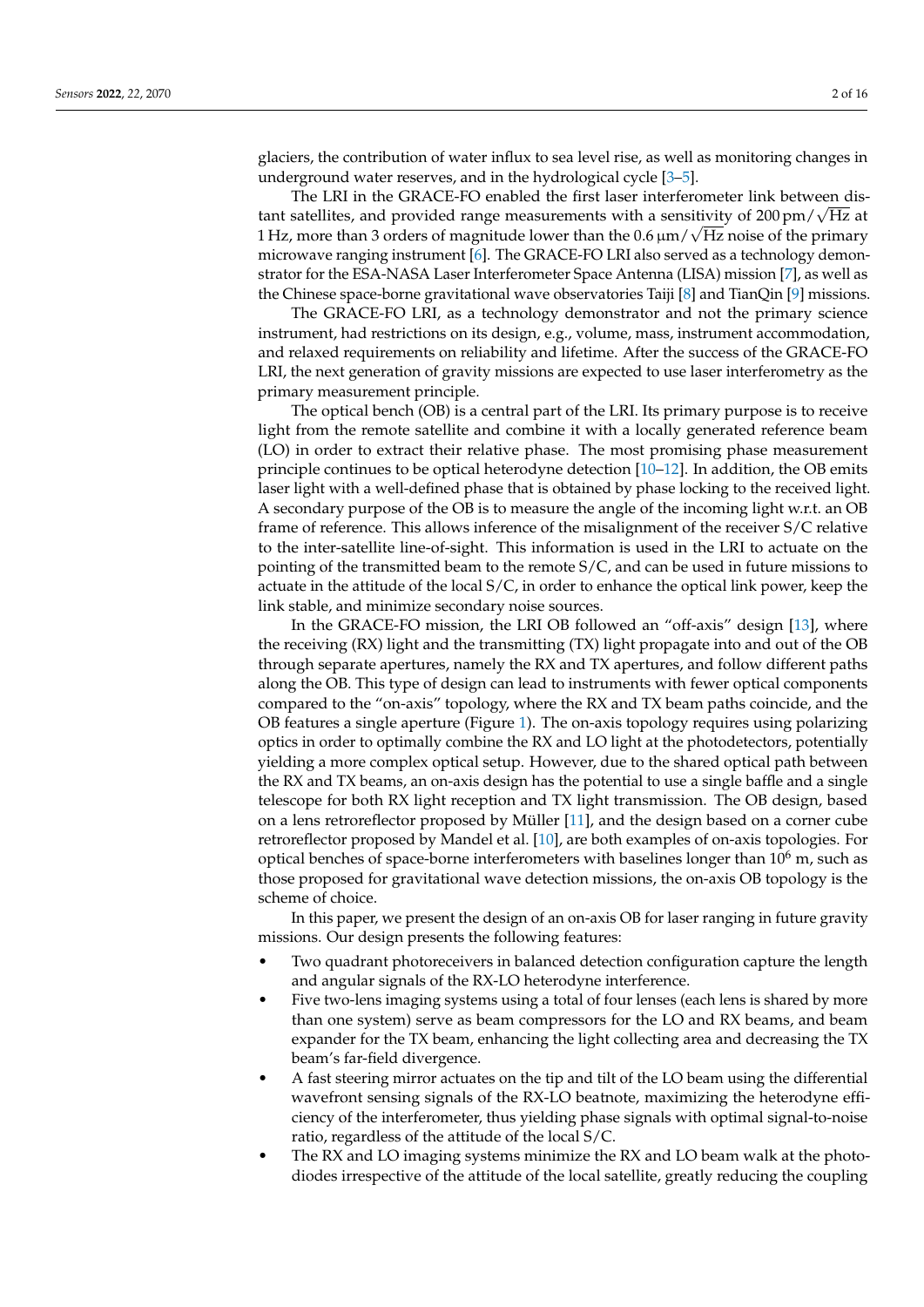of attitude jitter to the inter-satellite range measurement, and keeping the detection system in a stable operating point.

- The TX imaging system, in combination with the actuation of the fast steering mirror on the locally generated beam, ensures accurate TX beam pointing to the remote  $S/C$ , eliminating the need for a retroreflector.
- The imaging system magnifications can be tuned to flexibly adjust the size of the beams to match the RX/TX aperture, as well as the active area of the photodiodes.

<span id="page-2-0"></span>

**Figure 1.** Design concept of an on-axis optical bench for a next generation LRI. The receive and transmit beams (RX and TX, respectively) propagate into and out of the optical bench through the same aperture, where their paths coincide.

The paper is structured as follows: In Section [2,](#page-2-1) we detail the design of the proposed OB. In Section [3,](#page-7-0) we present the computer model of the optical bench and the results of simulating S/C angular motion, including an account of thermoelastic effects and refractive index variations due to in-orbit temperature fluctuations. Finally, in Section [4](#page-12-0) we summarize our findings.

# <span id="page-2-1"></span>**2. On-Axis LRI Optical Bench Design**

Some general design requirements apply to the OB regardless of the topology. One key requirement is that a sufficient amount of light is transferred from the receive aperture (RX aperture) to the photodetectors in order to enable stable phase tracking whilst maintaining the phase fidelity of the light by mitigating disturbances from diffraction due to clipping and from stray light. For a wavelength of approximately  $1 \mu m$ , the received light power should exceed 10 pW at the photoreceivers [\[11\]](#page-14-11), since that corresponds to a carrier-to-noise density (CNR) of ∼70 dB-Hz considering the current technology of photoreceivers, lasers, and phasemeters. Though phase tracking at lower CNR values, lab experiments have demonstrated [\[14](#page-14-12)[,15\]](#page-14-13) that a value of 70 dB-Hz guarantees cycle-slip-free tracking with sufficient margin and robustness against disturbances from thruster firings, sun-blindings, and micro-meteorite impacts, etc. An automatic beam alignment system using a fast steering mirror (FSM) can further enhance the robustness, since it maximizes the interferometric contrast and therefore the CNR with high gain and bandwidth at the local S/C, and ideally also the transmitted power to the remote S/C due to an optimization of the direction of the transmitted beam.

Another key requirement of the OB is the feature of a well-defined and stable virtual reference point (RP) that is physically accessible in order for it to be co-located with the S/C center of mass (c.m.), such that the measured range is invariant under small rotations of the S/C around this point in an arbitrary axis. Considering integration tolerances, thermal variations, launch vibrations, thermoelastic deformations, and settling effects from the transition to space, a reasonable value for the in-flight tilt-to-length (TTL) coupling is of the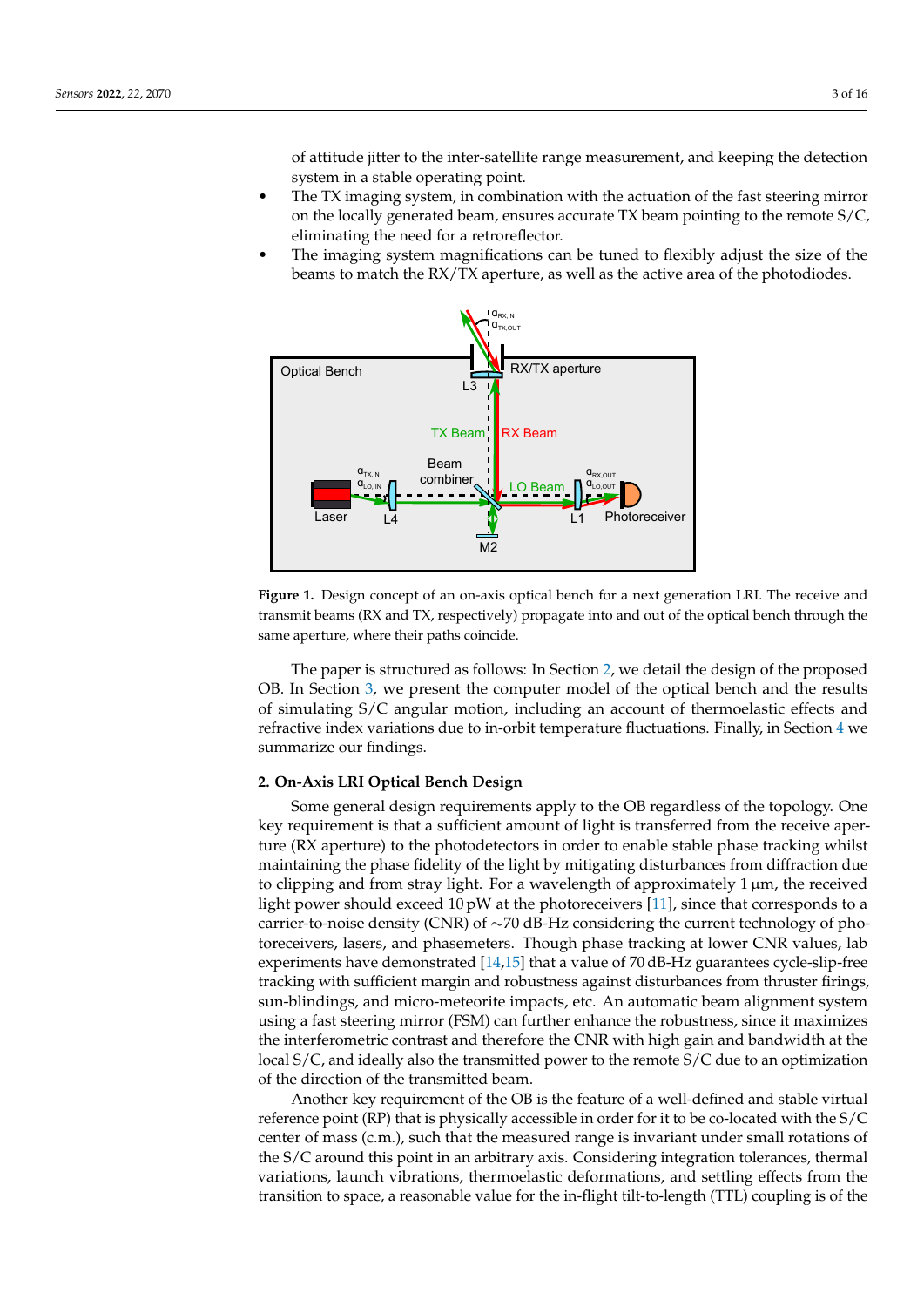order of 100  $\mu$ m/rad, which has been demonstrated by the GRACE-FO LRI [\[16\]](#page-14-14), and, to some extent, can be reduced further by in-flight calibrations.

The OB also has to ensure that the RX and LO beams remain well aligned, maintaining good interferometric contrast regardless of the attitude of the local S/C. Moreover, the OB has to provide a TX beam that is well aligned to the inter-satellite line-of-sight, thereby optimizing the optimal link. The acceptable pointing stability is typically of the order of the divergence angle. For laser interferometers employing fundamental Gaussian beams, the intensity at the misalignment angle drops by  $e^{-2} = 13.5$ %, or by 8.6 dB in terms of CNR. Typical divergence angles are of the order of 100 µrad (see Table [1](#page-3-0) for exact values of the TX beam divergence in various optical bench configurations).

<span id="page-3-0"></span>**Table 1.** Comparison of some optical parameters between two configurations of the proposed LRI OB design, the GRACE-FO LRI OB, and two modified versions of the GRACE-FO LRI OB.  $r_{TX/RX AP}$ is the receive/transmit aperture;  $\omega_0$  is the waist radius of the local oscillator beam after the fiber injector;  $m_i^{-1}$  with  $i = \{RX, LO, TX\}$  are the linear magnifications of the RX, LO, and TX imaging systems, respectively;  $\eta$  is the heterodyne efficiency of the RX-LO beatnote;  $\theta_{TX}$  is the half-angle divergence of the TX beam out of the aperture; CNR (ideal) is the resulting carrier-to-noise density for perfectly aligned local and remote satellites; CNR (misaligned) is the resulting carrier-to-noise density considering a 50 µrad misalignment of the local S/C with respect to the line-of-sight to the remote S/C [\[11](#page-14-11)[,13\]](#page-14-10).

|                       | $\overline{O}$<br>New LRI | š,<br>$\mathbf{g}$<br>New LRI | CE-FO<br>GRA        | I<br>Mod<br>$CE-FO$<br>GRA | $\boldsymbol{\mathsf{N}}$<br>${\rm GRACE\text{-}FO\,M_{0d}}$ |
|-----------------------|---------------------------|-------------------------------|---------------------|----------------------------|--------------------------------------------------------------|
| $r_{\text{TX/RX AP}}$ | 8 mm                      | 8 mm                          | 4mm                 | $8 \,\mathrm{mm}$          | $8 \,\mathrm{mm}$                                            |
| $\omega_0$            | $2.5 \,\mathrm{mm}$       | 1 mm                          | $2.5 \,\mathrm{mm}$ | $2.5 \,\mathrm{mm}$        | $6.6 \,\mathrm{mm}$                                          |
| $1m_{\rm RX}$         | 0.064                     | 0.064                         | 0.125               | 0.064                      | 0.064                                                        |
| $1m_{\rm LC}$         | 0.168                     | 0.168                         | 0.125               | 0.064                      | 0.064                                                        |
| $ m_{\rm TX} $        | 2.646                     | 2.646                         | n/a                 | n/a                        | n/a                                                          |
| η                     | 0.85                      | 0.23                          | 0.67                | 0.2                        | 0.85                                                         |
| $\theta_{\rm TX}$     | $65 \mu$ rad              | $131 \mu$ rad                 | $149$ $\mu$ rad     | $138 \mu$ rad              | $65 \mu$ rad                                                 |
| CNR (ideal)           | 94.2 dB                   | 82.9 dB                       | 81.2 dB             | 82.5 dB                    | 94.9 dB                                                      |
| CNR (misaligned)      | 88.8 dB                   | 81.4 dB                       | 80.0 dB             | 81.2 dB                    | 89.5 dB                                                      |

Based on the aforementioned requirements, an optical bench design has been carried out as part of the development of a laser ranging instrument for future gravity missions. The design comprises a series of Keplerian telescope imaging systems, in contrast with other realizations employing corner cube retroreflectors, such as that proposed by Mandel et al. [\[10\]](#page-14-8) and by Nicklaus et al. [\[17\]](#page-15-0).

TTL coupling is the leading source of noise in the range measurement at low frequencies. Careful optimization of the optical bench leads to a design TTL coupling well below 100 µm/rad. However, it is expected that the final in-orbit TTL coupling is larger, at the level of ∼100 µm/rad, due to integration tolerances, settling effects from ground to space, and uncertainties and variations in the c.m. position. These external effects make a prediction of the low-frequency ranging sensitivity difficult, but future missions are expected to exhibit lower satellite pointing errors that drive the TTL error [\[17\]](#page-15-0) and post-processing correction of the TTL could further reduce the dominant TTL error [\[16\]](#page-14-14).

At higher frequencies (above  $\sim$ 40 mHz) the sensitivity is limited by residual frequency fluctuations of the laser, arising from the instability of a reference optical cavity or of an atomic standard. The coupling of laser frequency noise into the range measurement can be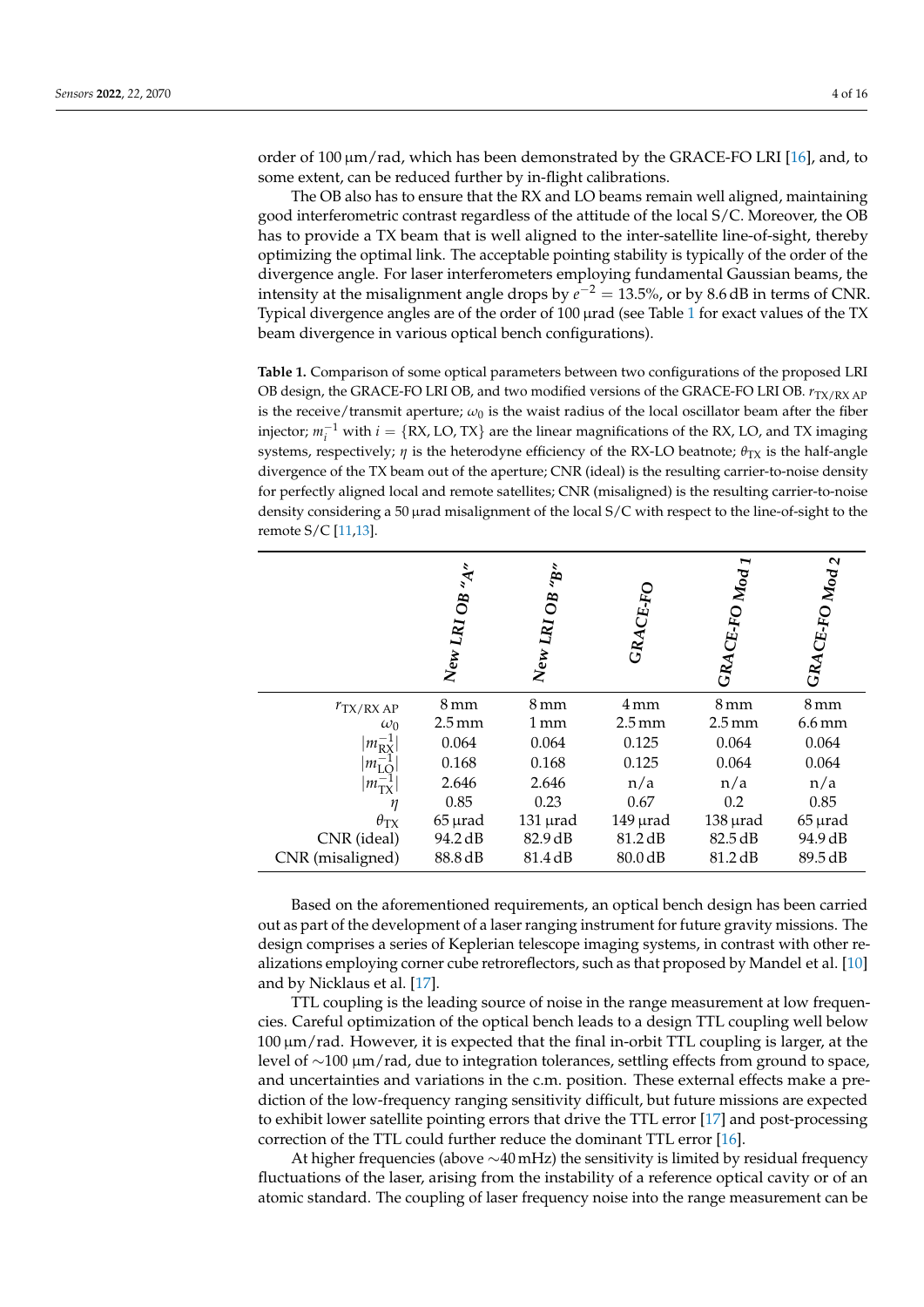estimated by the fractional frequency noise of the laser scaled by the S/C separation [\[18\]](#page-15-1). For example, the 1064 nm laser on GRACE-FO was stabilized in-flight to a frequency ror example, the 1064 nm laser on GRACE-FO was stabilized in-flight to a frequency<br>noise below 1 Hz/√Hz resulting in a ranging sensitivity below 1 nm/√Hz for an S/C separation of approximately 200 km and at a Fourier frequency of 1 Hz [\[19\]](#page-15-2). At large intersatellite distances, the interferometer may become shot-noise-limited due to the decreased received optical power, resulting in a CNR-limited sensitivity. Optical bench designs with intrinsically higher CNR values can therefore lead to a sensitivity enhancement and enable longer baselines.

The design of the proposed OB is depicted in Figure [2.](#page-5-0) The RX beam enters the OB via mirror M1, which images the virtual RP (i.e., the  $S/C$  c.m.) into the RX/TX reference point aperture located in the OB. The LO and TX beams both originate from a single beam that is injected into the bench via a fiber injector. After passing a suitably aligned polarizer, this initial beam contains 8% p-polarized and 92% s-polarized light, and through interacting with the polarizing beamsplitter PBS2, the beam is split into the TX beam (p-pol), which is transmitted out of the spacecraft via the same path as the RX beam, and the LO beam (s-pol), which propagates to PBS1 where it interferes with the RX beam. The RX-LO beatnote is then captured by both quadrant photodiodes QPD1 and QPD2 in a balanced detection scheme. A total of three retarder waveplates (WP1, WP2, and WP3) are placed north, west, and east of PBS2 in order to keep all beams in orthogonal polarization states prior to the RX-LO interference at PBS1. The main purpose of introducing WP2 with its slow axis at 22.5 degrees is to allow both the local and the remote S/C optical benches to share identical optical layouts, as they both receive and transmit beams with −45 and +45 degree linear polarizations, respectively.

Mirrors M3 and M1 fold the light path, reducing the footprint of the OB, and providing sufficient space for the installation of the accelerometer, also depicted in Figure [2.](#page-5-0) M1 can also deflect the light out of the XY plane, in case that the S/C c.m. were out-of-plane from the OB. The position and orientation of M1 can be adjusted during the integration of the instrument to achieve collocation of the S/C c.m. and the RP, which greatly simplifies the placement of the OB itself.

The acquisition system is composed of an imaging system and a focal plane detector to image the RX light. Such a scheme is commonly used in space laser communication terminals [\[20\]](#page-15-3). A critical requirement is the alignment stability of the optical axis of the interferometer with respect to the acquisition system, which is—in our opinion—a wellknown and solvable challenge for space missions with optical instruments.

Angular motion of the local spacecraft perturbs the RX-LO wavefront overlap, yielding average and huge differential and parasitic common-mode phase changes at the different segments of the quadrant photodiodes. In contrast, angular motion of the distant spacecraft yields changes of the received light power, but leaves the wavefront overlap largely unaffected. The differential phase between QPD segments, i.e., the differential wavefront sensing signals  $DWS_h$  and  $DWS_v$  [\[21\]](#page-15-4), measure the relative tilt and tip between the interfering fields. In consequence, the DWS signals can be used in a feedback loop for transmit beam pointing or for spacecraft attitude control. In our OB design, two independent control loops are used to actuate the tip and tilt degrees of the FSM, yielding DWS<sub>h</sub>  $\sim$  0 and DWS<sub>v</sub>  $\sim$  0, as sensed by one of the quadrant photoreceivers, thus ensuring that the interfering fields' phase fronts are aligned at the detectors regardless of the S/C attitude.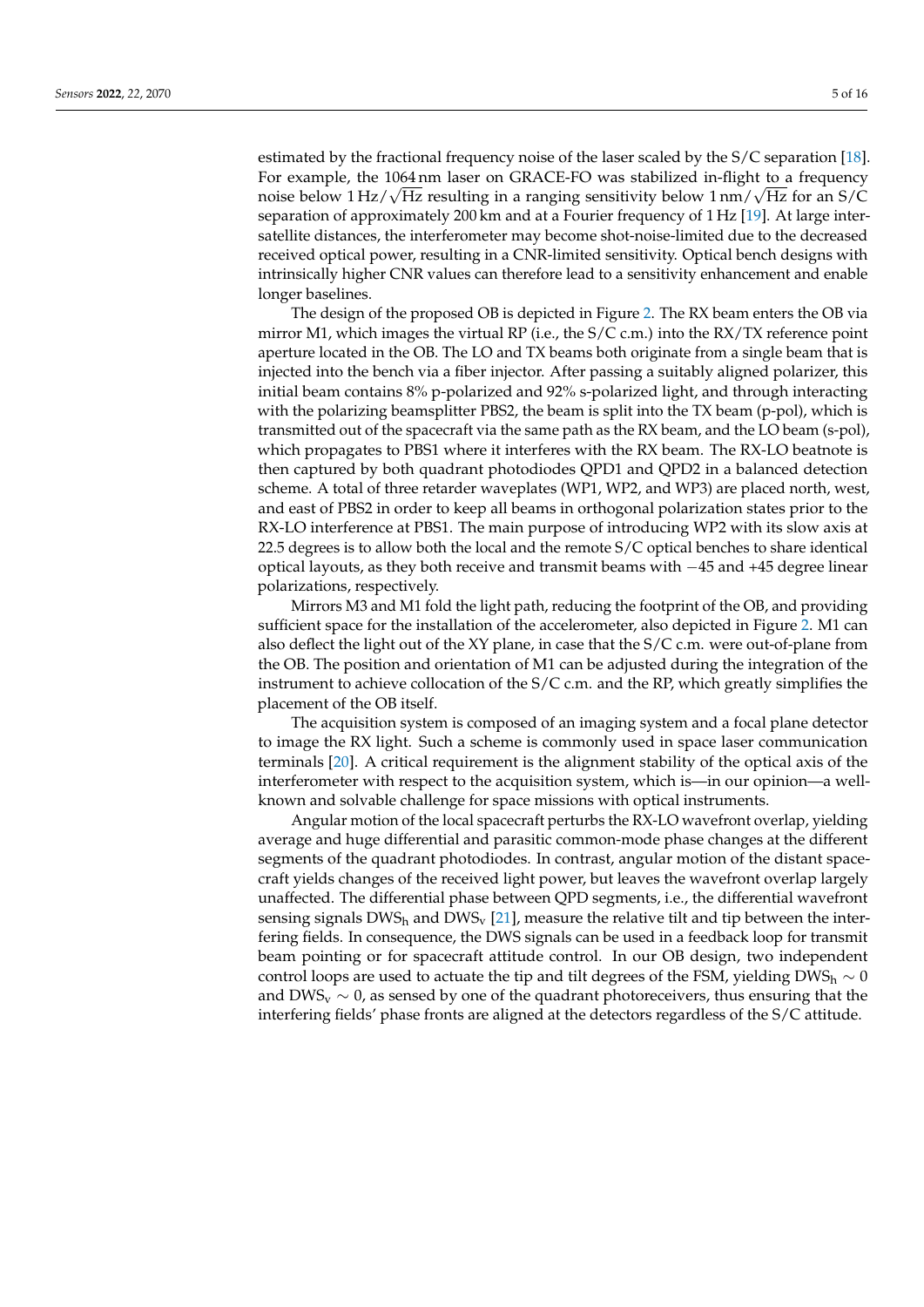<span id="page-5-0"></span>

**Figure 2.** Optical bench layout. The green arrows depict the path and direction of the local oscillator and transmit beams, which originate from a single beam injected into the bench via a fiber injector. The red arrows depict the path and direction of the receive beam, which couples into the bench via mirror M1. The polarization state of each beam is indicated (RHC—right hand circular; LHC—left hand circular). The receive and transmit reference points (RX/TX RP) coincide in the left focal plane of lens L3, along the optical axis between mirrors M3 and M1. The RX/TX RP is imaged into the spacecraft center of mass, where an accelerometer is located. The range measurement is invariant under rotations of the spacecraft around this point. The receive and local oscillator beams interfere at polarizing beamsplitter PBS1, and are captured by the pair of quadrant photodiodes QPD1 and QPD2 in balanced detection configuration.

The cross coupling of the angular jitter of the spacecraft into the interferometric range measurement, or TTL coupling, is of critical importance, and can be suppressed to a large extent by means of employing suitable imaging systems (IS). These consist of a set of lenses that are placed in the beam path, and together image the point of rotation of the beam onto the center of the photodiodes such that the detector is in a pupil plane where beam walk is minimized while the angular tilt of the wavefront is maximized. They also serve the purpose of compressing or enlarging the beams according to what is desired, e.g., to adapt the size of the interfering beams to the active area of the photodiodes, or to enlarge the size of the transmit beam in order to decrease its divergence. In the proposed OB architecture, a total of five two-lens Keplerian telescope imaging systems are implemented: two of the so-called RX IS, which share lens L3 (L3-L1 and L3-L2); two of the so-called LO IS, which share lens L4 (L4-L1 and L4-L2); and the so-called TX IS (L4-L3). All of these imaging systems contain mirrors, beamsplitters and waveplates between the first and second lens.

The RX IS's keep the received light beam at a fixed position on the photoreceivers independent of the incidence angle at the receive aperture, and the LO IS's do the same for the local oscillator beam independent of the steering mirror state. On the other hand, the TX IS ensures that, when the FSM actuation with closed DWS loops is engaged, the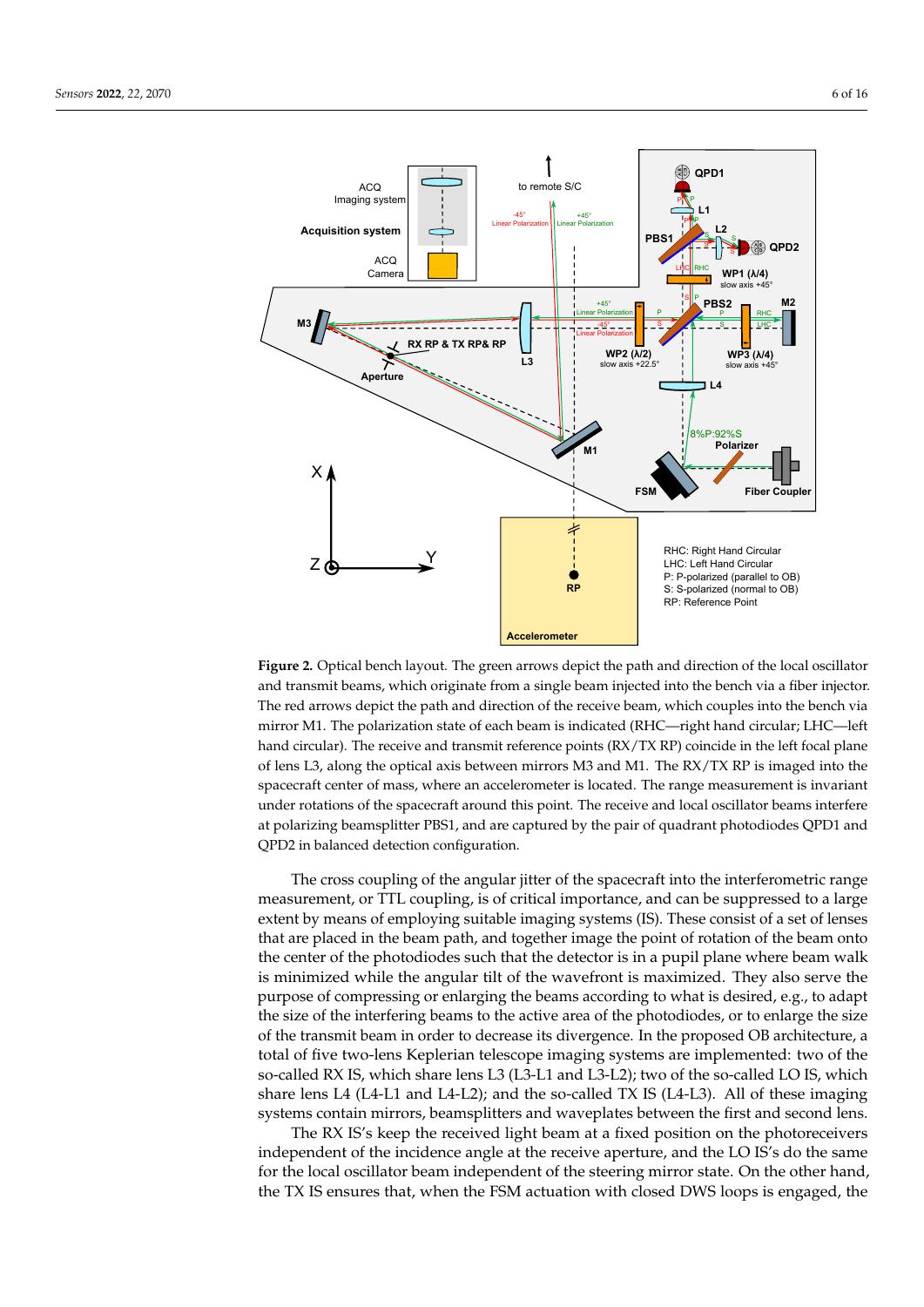transmit beam propagates antiparallel to the received light, i.e., the local spacecraft "points" accurately at the remote spacecraft with its TX beam.

In the RX and LO imaging systems, the first lens acts on only one of the two interfering beams, while the second lens acts on both beams. The resulting configuration departs significantly from other interferometers employing imaging systems to suppress TTL coupling, where all lenses are placed after the interferometer's beam combiner [\[10,](#page-14-8)[11](#page-14-11)[,13](#page-14-10)[,22\]](#page-15-5), and is therefore the subject of scrutiny in this paper.

The lenses used in the model are available off-the-shelf from a popular lens manufacturer. The use of free-form lenses for TTL coupling reduction in similar precision interferometers has been studied in [\[23\]](#page-15-6), and does not offer a significant advantage in terms of raw TTL coupling suppression. Fused silica substrates are chosen due to the excellent transmission properties and low coefficient of thermal expansion.

A notable feature of this setup is that a relationship is established between the angular magnifications of the RX, LO, and TX imaging systems,

$$
|m_{\text{RX}}| = \frac{|m_{\text{LO}}|}{|m_{\text{TX}}|},\tag{1}
$$

where  $m_{\text{RX}}$ ,  $m_{\text{TX}}$  and  $m_{\text{LO}}$  are the angular magnifications of the respective imaging systems. The signs of the angular magnifications depend on the specific OB layout. The beam angle w.r.t. the optical axis at the entrance pupil of each imaging system  $(\alpha_{i,N})$ , and the angle at the exit pupil ( $\alpha_{i,\text{OUT}}$ ) are given by (we work in two-dimensional space for simplicity).

<span id="page-6-0"></span>
$$
\alpha_{i,\text{OUT}} = m_i \cdot \alpha_{i,\text{IN}}.\tag{2}
$$

where  $i = \{RX, LO, TX\}$ . The sign of these angles follows the Cartesian sign convention: acute angles are positive when produced by anti-clockwise rotation from the optical axis, and negative when produced by clockwise rotation. In our design  $\alpha_{\text{TX,IN}} = \alpha_{\text{LO,IN}}$ , since the TX and LO imaging systems share lens L4 (see Figure [2\)](#page-5-0). Moreover, by actuating the FSM using DWS, the setup ensures that  $\alpha_{\text{RX,OUT}} = \alpha_{\text{LO,OUT}}$ . Therefore, assuming that  $m_{RX} = m_{I\Omega}/m_{TX}$  can be obtained through a specific OB layout, Equation [\(2\)](#page-6-0) can be used to show that the setup can ideally produce perfect TX beam pointing to the remote S/C, as follows:

$$
\alpha_{RX,IN} = \frac{m_{LO}}{m_{RX}} \cdot \alpha_{LO,IN} = m_{TX} \cdot \alpha_{TX,IN} = \alpha_{TX,OUT}.
$$
 (3)

The sign of the in-plane angular magnification of a Keplerian telescope is determined by the number of reflections in its optical path. An even (odd) number of reflections on the optical path leads to negative (positive) angular magnification. Using beamsplitters and mirrors, the OB can therefore be designed such that  $m_{RX} = m_{LO}/m_{TX}$  is verified.

To illustrate the flexibility of the proposed OB design, Table [1](#page-3-0) shows the resulting heterodyne efficiency *η* and carrier-to-noise density CNR for two OB configurations ("A" and "B") differing in the radius of the injected local beam. Both configurations feature an aperture of radius  $r_{\text{TX/RX AP}} = 8$  mm, and QPDs with active area radii of 0.5 mm. The effective focal lengths of the selected lenses, measured by 589 nm light, are:  $f_{L1} = f_{L2} = 12.7$  mm,  $f_{L3} = 200$  mm, and  $f_{L4} = 75.6$  mm. The best performance out of the two proposed configurations is achieved in the "A" configuration, yielding a heterodyne efficiency of 0.85 and a CNR of 94 dB.

The two aforementioned OB configurations are compared in Table [1](#page-3-0) against the original GRACE-FO LRI OB, as well as two modified versions with the same aperture design and RX IS lenses as the new LRI OB "A" design. As illustrated by the "Modified 1" design, since the magnification of each beam cannot be adjusted independently in GRACE-FO, the beam size mismatch between the RX and LO beams at the surface of the photodetectors results in a degradation of heterodyne efficiency. Even if the RX and TX apertures are increased, the CNR does not improve significantly compared to the original design. As illustrated by the "Modified 2" design, greatly enlarging the waist radius of the local oscillator beam leads to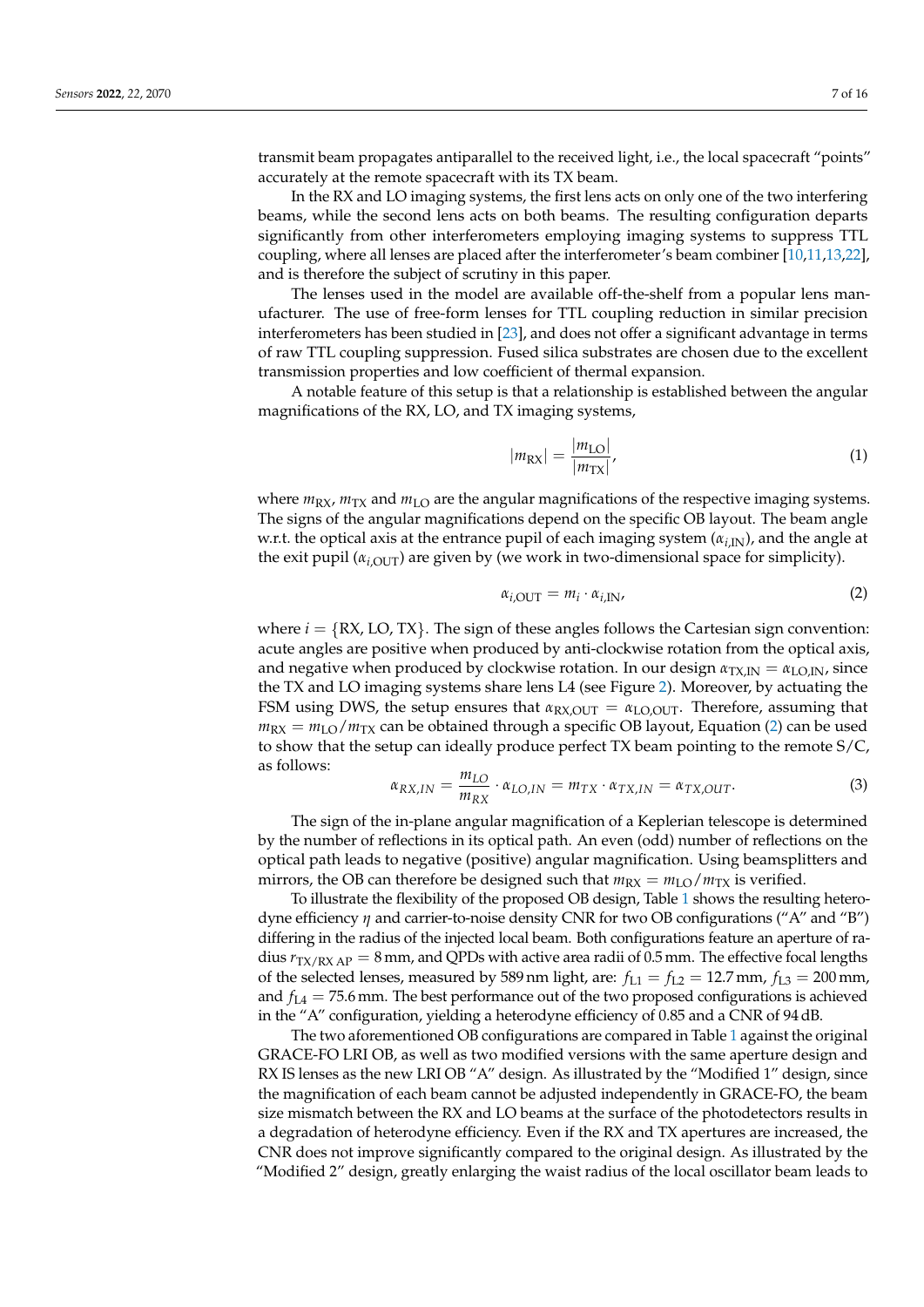similar CNR performance as the new LRI OB "A" design, at the expense of the increased optical complexity of achieving such a large waist size.

### <span id="page-7-0"></span>**3. Optical Simulations**

In order to realize the OB design, we built an optical model using the interferometer simulation software IFOCAD [\[24\]](#page-15-7), a collection of  $C_{++}$  libraries for simulating laser interferometers. The OB components, such as the beamsplitters and mirrors, the lenses, and the photoreceivers, are parameterized and included in the model. IFOCAD provides methods for tracing general astigmatic Gaussian beams through three-dimensional space, as well as for computing the relevant two-beam interferometric signals, such as the heterodyne efficiency, the longitudinal pathlength signal (LPS) and differential wavefront sensing (DWS) signals [\[25\]](#page-15-8). The LPS sensed by a single element photodiode is computed as

$$
s_{\text{LPS}} \equiv \frac{\phi}{k} = s + \frac{1}{k} \arg \left( \iint E_1 E_2^* dS_{\text{pd}} \right), \tag{4}
$$

where  $\phi$  is the interferometric phase,  $k = 2\pi/\lambda$  is the wave number, *s* is the macroscopic accumulated optical pathlength difference during beam propagation through the setup, *E*<sup>1</sup> and  $E_2$  are the complex amplitudes of the interfering beams, and  $dS_{\text{pd}}$  is a surface element in the detector surface. There exist several variants of the LPS signal for a QPD [\[26\]](#page-15-9), of which we use the "average phase" definition, where the LPS is computed as the average phase over the four detector segments  $s_{\text{LPS}} = (\phi_A + \phi_B + \phi_C + \phi_D)/4k$ , where  $\phi_{A\dots D}$  are the interferometric phases measured by each of the QPD segments. Note that *s*<sub>LPS</sub> takes into account any effects stemming from the transverse distributions of the two interfering beams in the detector plane, as well as Gouy phase shifts, which are known to be potential sources of error in precision interferometers [\[27\]](#page-15-10). Polarization and stray light effects are neglected in the simulation, and will be the subject of future investigations. Parasitic polarization states, polarization fluctuations, and ghost beams, can couple to the LPS and DWS signals, and could have an impact on the interferometer performance [\[28](#page-15-11)[,29\]](#page-15-12).

As shown in Figure [2,](#page-5-0) the RX beam, which has propagated for the inter-satellite distance of ∼200 km, is clipped to a radius of 8 mm by the RX/TX RP aperture located on the OB, and the diffracted beam's amplitude and phase profile is nearly flat. To simulate this "flat-top" beam, the mode-expansion method (MEM) [\[30\]](#page-15-13) is adopted. In the MEM, the electrical field of the incoming Gaussian beam  $E(x, y)$  is decomposed into Hermite– Gaussian modes *umn*(*x*, *y*; *q*),

$$
E_{\text{MEM}}(x,y) = \sum_{m=0}^{N_{\text{max}}} \sum_{n=0}^{N_{\text{max}}-m} a_{mn} u_{mn}(x,y;q) \exp(-iks), \tag{5}
$$

where *amn* is the mode amplitude, *k* is the wavenumber, *s* is a propagation distance, and  $N_{\text{max}}$  is the maximum expansion order, which limits the decomposition performance. Once the relative mode amplitudes are derived at the aperture, they are invariant through the paraxial propagation of the modes to the detectors downstream. Hence, the electrical field at an arbitrary plane along the optical axis can be computed as the sum over the Hermite–Gaussian modes propagated up to that plane. Figure [3](#page-8-0) shows the amplitude and phase of the RX beam at the receive aperture and at the surface of QPD1, as obtained via the MEM simulation.

The IFOCAD model is built based on the "B" configuration from Table [1,](#page-3-0) and it is drawn using OPTOCAD, a Fortran 95 module for tracing Gaussian TEM00 beams through an optical setup [\[31\]](#page-15-14) (Figure [4\)](#page-8-1). The B configuration is chosen due to the smaller size of the beam injected into the OB, which is straightforward to realize using commercially available fiber injectors.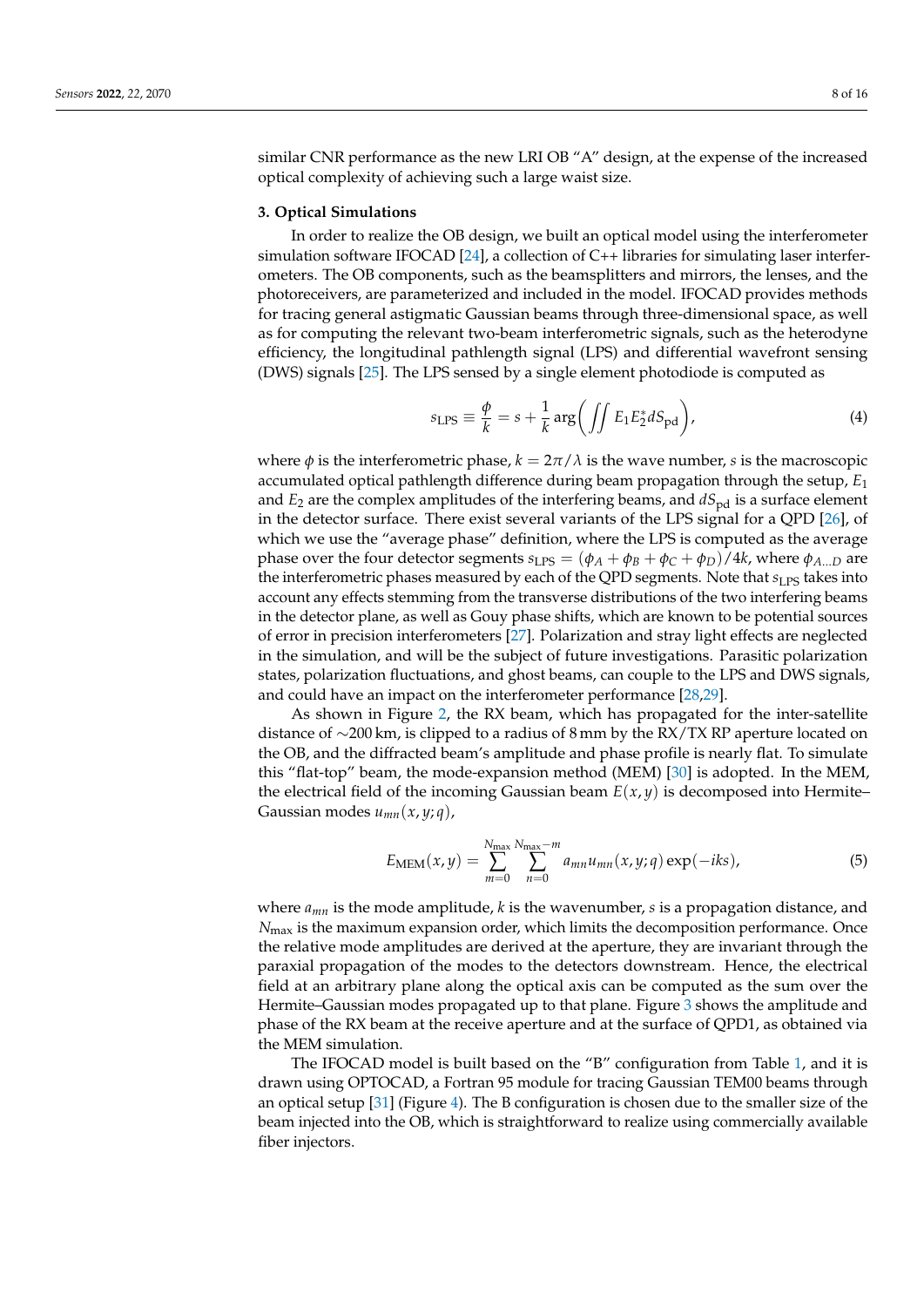<span id="page-8-0"></span>

**Figure 3.** Amplitude and phase of the "flat-top" RX beam at the receive aperture and at the surface of QPD1, in the horizontal direction. The dashed lines indicate the boundaries of the aperture and the active area of the photodiode, respectively. The RX beam is modeled in IFOCAD using the modeexpansion method. The amplitude of the local oscillator beam at QPD1 is shown in red, showing good spatial overlap with the RX beam, in spite of the much larger peak amplitude.

<span id="page-8-1"></span>

**Figure 4.** LRI OB as modeled in IFOCAD and drawn in OPTOCAD. The RX beams starts at the receive aperture (red). The TX and LO beams stem from the beam injected into the OB by the fiber injector (blue). The baseplate assumed in the thermal analysis is drawn as a rectangle enclosing all of the OB components.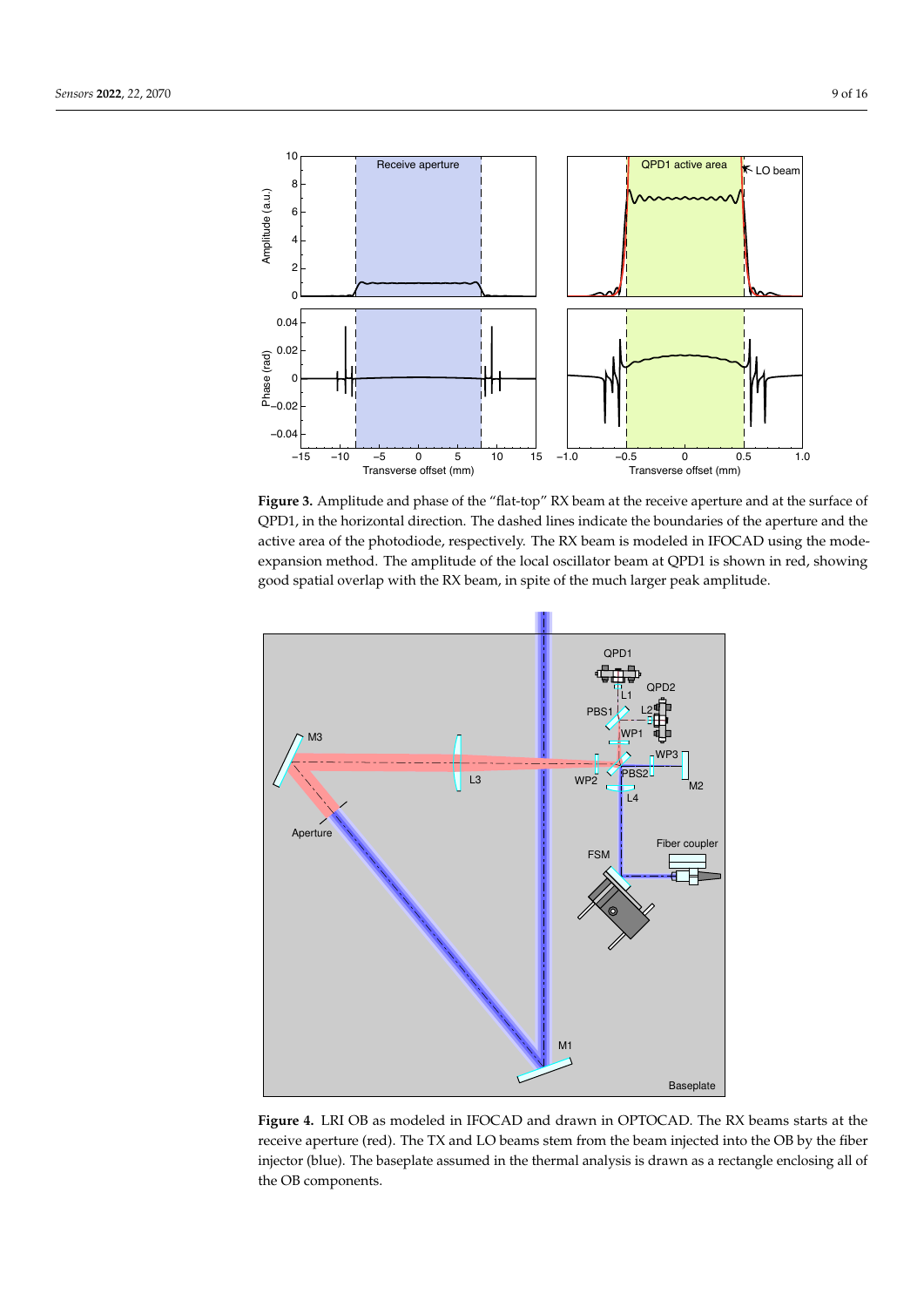After the OB components are initialized in the model, the imaging systems are optimized by tuning the positions of the photodiodes, of lens L3, of the receiving aperture, and of mirror M2, in the following steps: first, the QPD positions are finetuned along the nominal optical axis in order to minimize the beam walk of the LO beam on the detector planes, under both pitch and yaw motions of the steering mirror; second, the position of L3 is finetuned to minimize the separation between the front focal point of L1 and the effective focal point of the system composed of L3, WP2, PBS2, WP1, and PBS1; third, the position of the receiving aperture is finetuned to minimize the interferometer's TTL coupling, as sensed by both quadrant photodiodes, under pitch and yaw rotations of the S/C with an active steering mirror (i.e., using the DWS signals to actuate on the steering mirror's pitch and yaw degrees of freedom in order to yield optimally overlapped phase fronts between the RX and LO beams at the detectors); lastly, the position of M2 is finetuned, such that the effective focal point of the TX IS is located at the RX/TX RP, and thus near-perfect TX beam pointing to the remote S/C is achieved. In the resulting configuration, the interferometer with closed-loop control of the steering mirror becomes largely insensitive to the angular motion of the S/C.

These functionalities are quantitatively evaluated at the local S/C, and TTL coupling is measured both at the local S/C and at the distant S/C in perfect-transponder mode. First, an RX beam of the expected size after having propagated through the inter-satellite path is originated at the local RX RP, i.e., at the center of the receive aperture (Figure [5\)](#page-9-0). This beam is tilted in the pitch and yaw degrees of freedom to simulate angular motion of the S/C around its c.m.; The RX beam is propagated through the setup, and it is interfered with the LO beam whilst the FSM is being actively controlled using DWS loops to obtain optimal RX-LO overlap at the detectors. The LPS variations are measured, and the local TTL coupling is evaluated by varying the misalignment angles.

Then, the position of a distant single-element photodiode (SEPD) representing the remote OB is derived by intersecting the initial RX beam direction with a sphere of 200 km radius centered around the unfolded RX RP (Figure [6\)](#page-10-0). The locally generated TX beam is propagated to this SEPD in the far field, where it is interfered with a large Gaussian beam acting as LO beam for the remote S/C OB. The radius of this LO beam is set large enough such that this distant system acts as a perfect transponder, i.e., such that it measures a range unaffected by the wavefront of the interfering beams. The LPS measured by the distant SEPD is obtained and the TX beam TTL coupling is evaluated.

<span id="page-9-0"></span>

**Figure 5.** Depiction of local S/C TTL coupling simulation. The RX beam (red) starts at the local RX RP with the expected size after having propagated for the inter-satellite distance, and a certain rotation angle to simulate S/C angular motion. The RX beam interferes with the LO beam (green) and their beatnote is captured by the photodetectors.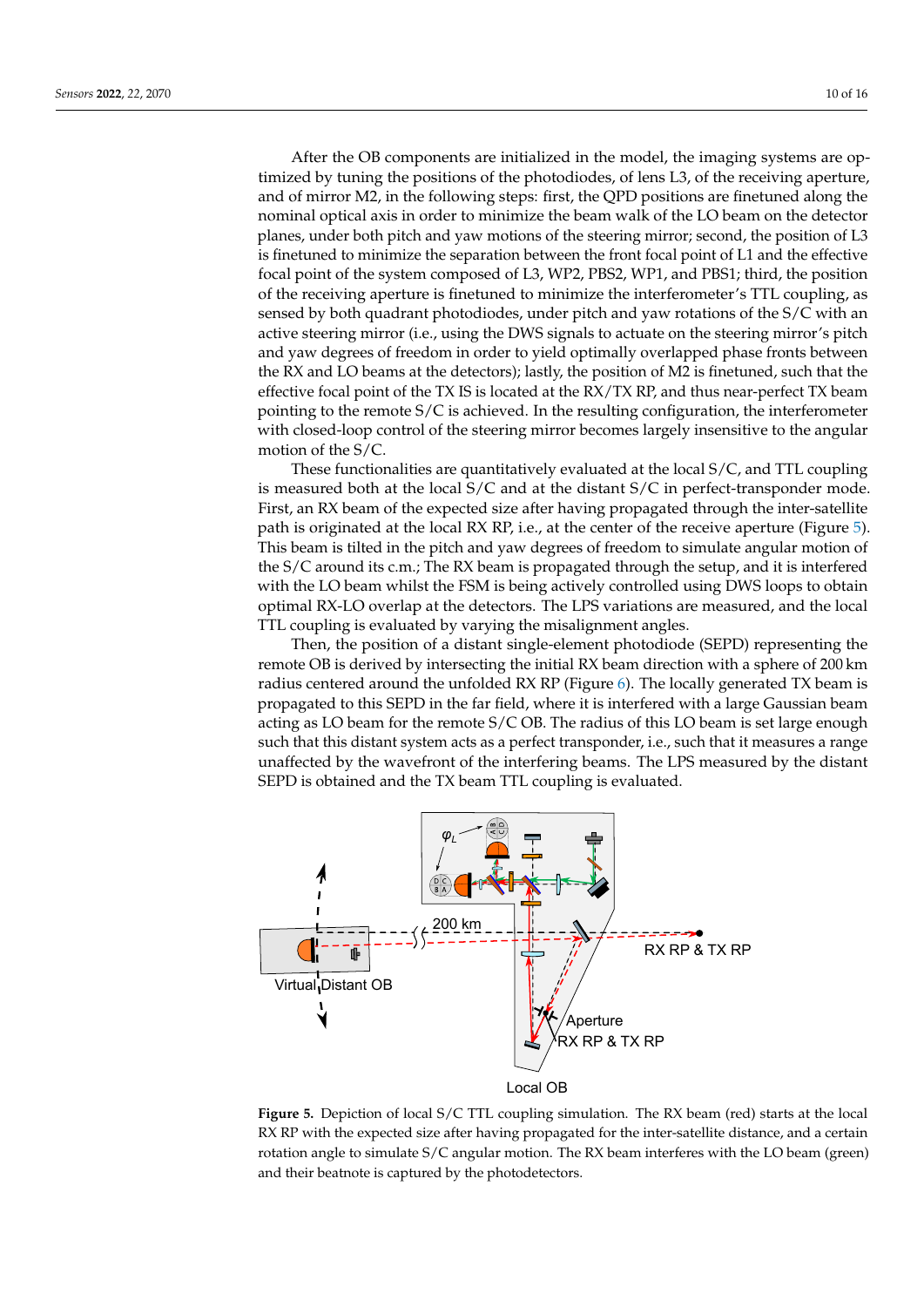<span id="page-10-0"></span>

**Figure 6.** Depiction of the TX beam TTL coupling simulation. The TX beam (green) propagates to the preset distant OB where it interferes at a single-element photodiode with a Gaussian beam large enough such that the distant system acts as a perfect transponder.

The results are depicted in Figure [7,](#page-11-0) which shows the variation of relevant quantities as a function of RX beam angle in both the pitch and yaw degrees of freedom for the interferometer with closed-loop control of the steering mirror. The figure shows (in order from top to bottom) the position acquired by the active steering mirror under a given misalignment; the measured in-loop (QPD1) and out-of-loop (QPD2) horizontal and vertical DWS signals; the deviation of the transmitted beam with respect to the inter-satellite line of sight; the RX and LO beam walk at the photodetectors; the TTL coupling experienced at the local  $S/C$ ; and the TX beam TTL coupling measured at the distant S/C in perfect-transponder mode. Note that the out-of-loop DWS signals are small but orders of magnitude greater than the in-loop signals due to the asymmetry between the reflection and transmission ports of PBS1. The TX beam TTL coupling is limited by the numerical error of double precision.

The installation error of M2 directly affects the OB's retro-reflective function by changing the position of the TX RP, thereby introducing extra TTL coupling to the range measurement. This effect is modeled and characterized, and it is determined that with positional tolerances of 0.05 mm and angular tolerances of 50  $\mu$ rad, the extra TTL coupling in all three rotation axes is ∼10 µm/rad. This performance impact is similar to that of the triple-mirror assembly of the GRACE-FO LRI, where the misalignment of the three mirrors introduced a TTL coupling of less than 20  $\mu$ m/rad in all three rotation axes [\[32\]](#page-15-15).

Finally, a thermal analysis is carried out to ensure that the proposed OB layout is robust against thermoelastic deformation and refractive index variations due to temperature fluctuations. This analysis is of particular importance due to the fact that the RX and LO imaging systems both feature a different set of components on their respective sensitive paths. This means that, e.g., any thermal fluctuations introduced by lenses L3 and L4 are not common-mode between the interfering beams.

The expected thermal drift on the optical bench is  $\pm 3$  K/orbit [\[2\]](#page-14-1), hence, the temperature is swept within this range and both the thermoelastic expansion and the change of refractive index are coherently applied to all optical components. The components are assumed to be attached to a baseplate that expands uniformly, changing the components' positions w.r.t. the baseplate's c.m.; For the optical components, the thermal coefficients of fused silica are used,  $\alpha = 5.5 \times 10^{-7}$  1/K, and  $\beta = 9.6 \times 10^{-6}$  1/K, where  $\alpha$  measures the fractional length change (∆*L*/*L* per Kelvin) and *β* measures the fractional refractive index change (∆*n*/*n* per Kelvin). On the other hand, the baseplate is assumed to be made of titanium with  $\alpha = 8.6 \times 10^{-6}$  1/K. The results are shown in Figure [8.](#page-12-1) This shows the maximum magnitude of the total TTL coupling of  $18.1 \,\mathrm{\upmu m/rad}$ , and  $1.16 \,\mathrm{\upmu m/rad}$  over  $300 \,\mathrm{\upmu rad}$  in yaw and pitch, respectively. These are both below the GRACE-FO requirement of  $80 \mu m/r$  and  $[13]$ , and thus verify the feasibility of the design in terms of the orbital thermal drift.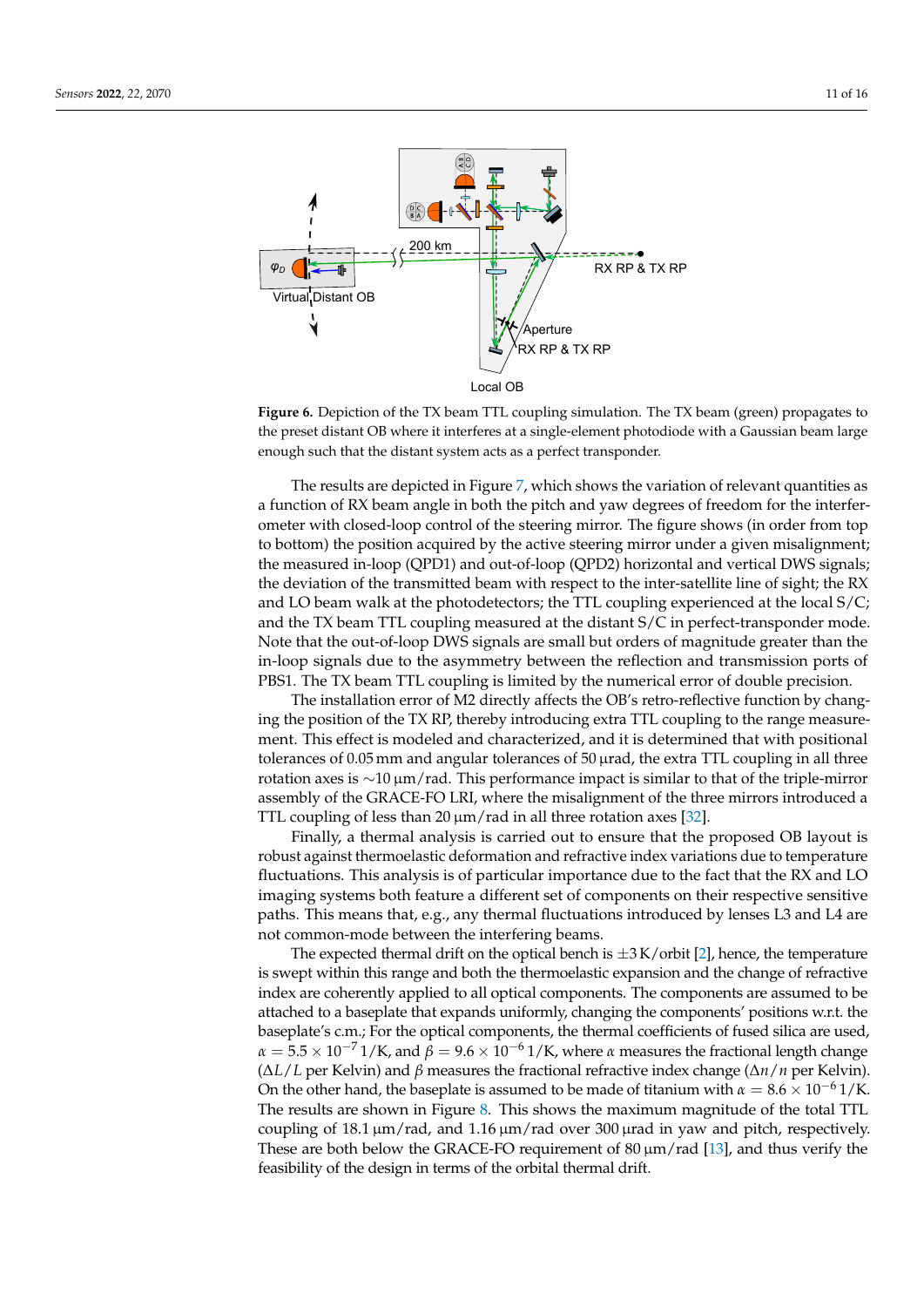<span id="page-11-0"></span>

Figure 7. Angular motion of the local S/C causes the received beam's incidence angle at the receive aperture to change (the abscissas). A steering mirror is actuated (**a**,**b**) via two independent DWS control loops that zero the DWS<sub>h</sub> and DWS<sub>v</sub> signals in QPD1 (c,d), keeping the RX and LO phase fronts nearly parallel at both detectors. QPD2 is out of loop and measures nearly zero DWS<sub>h</sub> and DWSv (**e**,**f**). The TX IS ensures that the TX beam is antiparallel to the RX beam in the inter-S/C path (**g**,**h**). The RX IS and LO IS ensure that the RX and LO beams experience minimal beam walk at the detectors (**i**–**l**). In the resulting configuration, TTL coupling is minimized, as measured both in the local S/C (**m**,**n**), and at the distant S/C (**o**,**p**).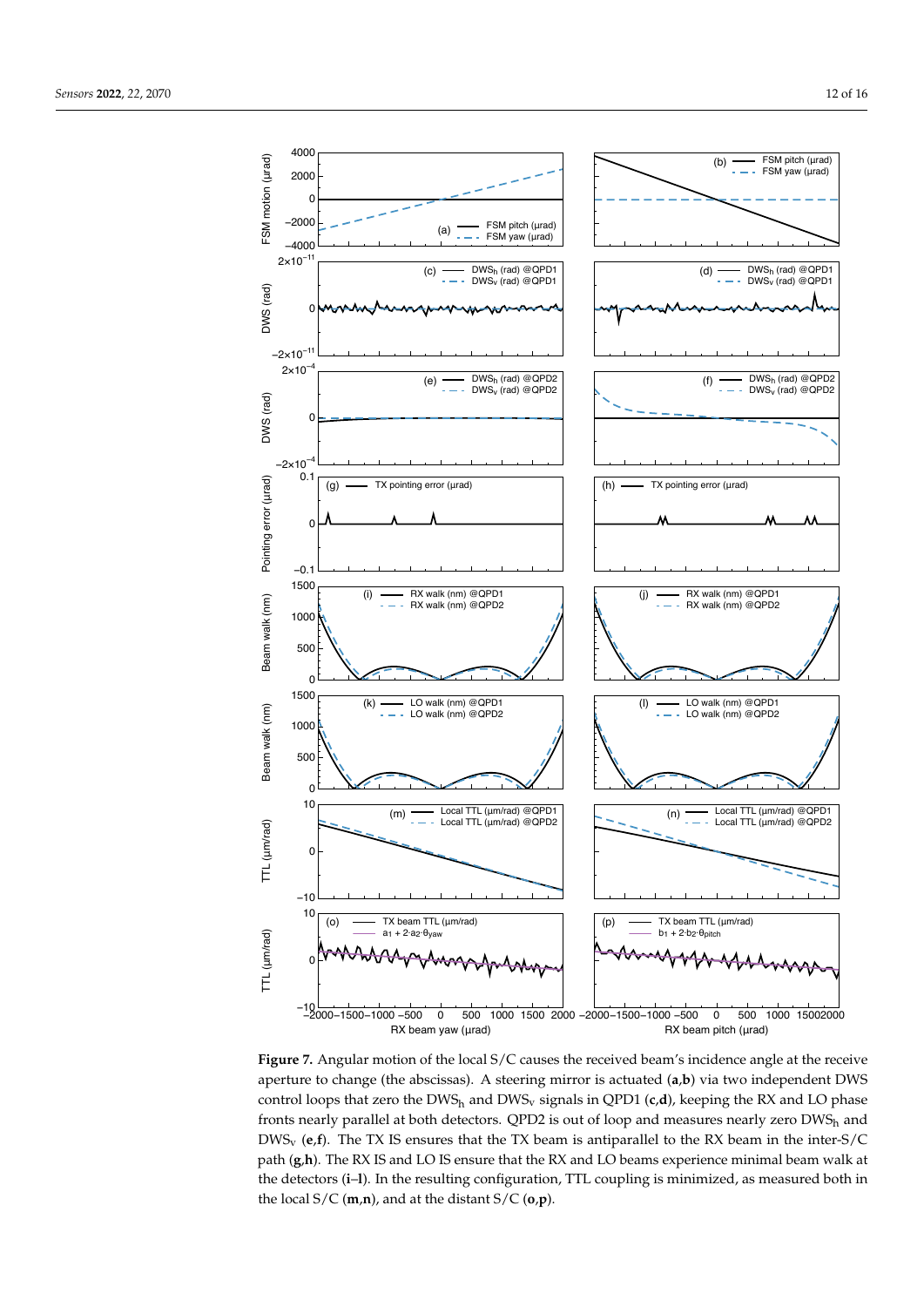<span id="page-12-1"></span>

**Figure 8.** Thermal analysis. The temperature is swept in the ±3 K range in seven steps, and the TTL coupling simulation is carried out for each step of temperature and RX beam tilt in the pitch and yaw degrees of freedom. The shaded regions shown in the plots are bounded by the maximum and minimum results for TX pointing error (**a**,**b**), RX beam walk (**c**,**d**), LO beam walk (**e**,**f**), local TTL coupling (**g**,**h**), and TX beam TTL coupling (**i**,**j**) throughout the temperature range.

## <span id="page-12-0"></span>**4. Summary and Outlook**

Following on the success of the GRACE-FO LRI, a US–Germany collaboration is conducting preparatory studies for advancing the LRI design and technology under the GRACE-ICARUS project [\[33\]](#page-15-16). In parallel, ESA has approved preparatory studies and instrument predevelopments for a Next-Generation Gravity Mission [\[17,](#page-15-0)[34\]](#page-15-17). In this context, we have put forward an optical bench design for a next-generation LRI.

The design follows an on-axis topology in which the RX, TX and LO beams' paths coincide. A series of Keplerian telescope imaging systems are configured to: *i.* achieve the retro-reflective function without the need for a retroreflector; *ii.* adapt the size of the received beam and the local oscillator beam to the active area of the quadrant photodiodes; and *iii.* adjust the size of the transmitted beam to match the size of the RX/TX aperture and decrease its divergence to relax the laser power requirements.

The imaging systems, in combination with an active steering mirror using differential wavefront sensing loops, ensure optimal overlap between the interfering RX and LO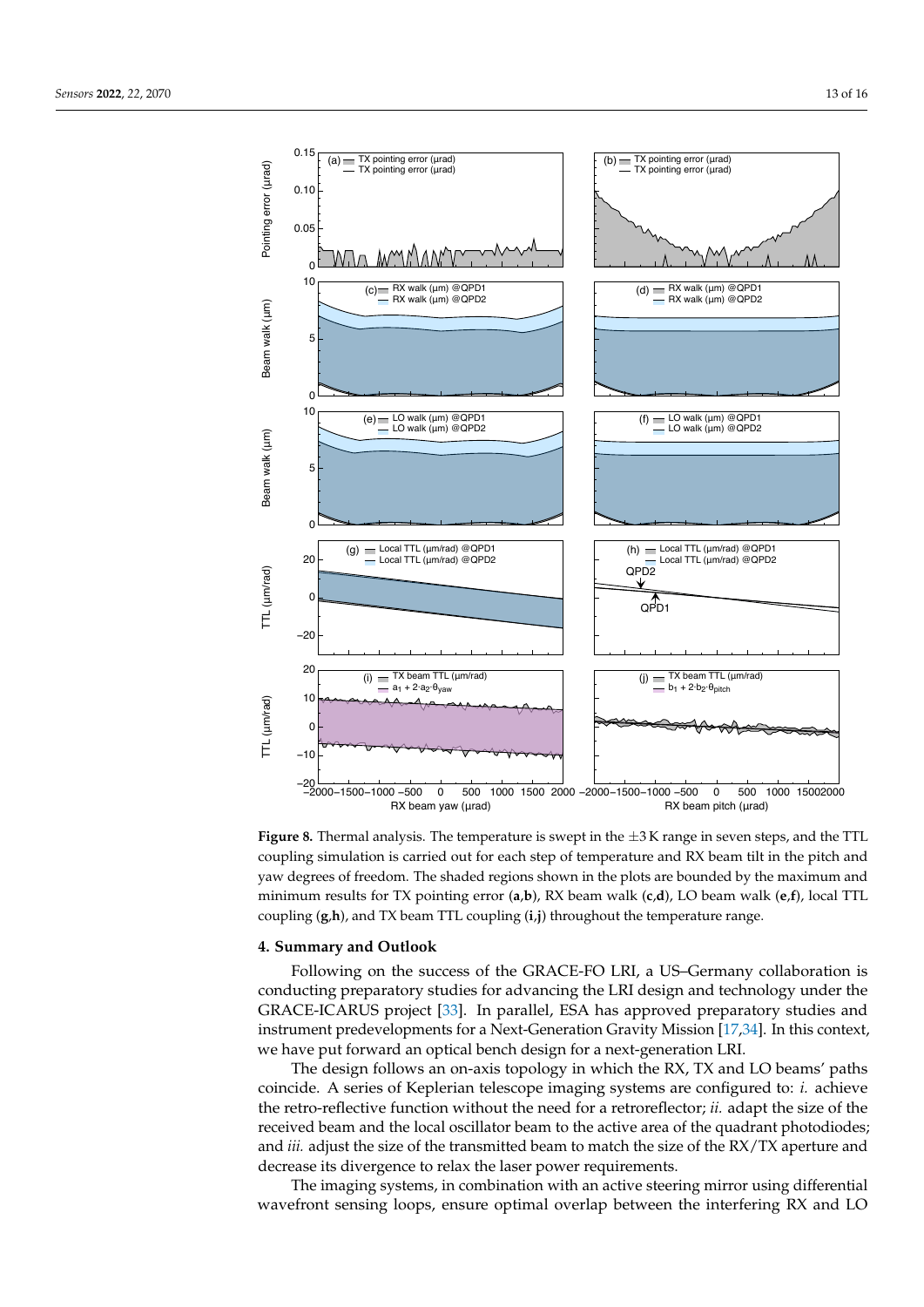beams at the detectors, as well as near-perfect TX beam pointing to the remote S/C. The optimal RX/LO overlap maximizes the local carrier-to-noise ratio, and the accurate TX beam pointing maximizes the optical power at the remote S/C, regardless of the attitude of the local S/C.

The optical bench functionalities and limitations are demonstrated by means of a computer model using the IFOCAD C++ libraries. The coupling of the attitude of the local S/C to the inter-satellite range measurement is computed, and it is found to be well within the required level of  $100 \mu m/r$ ad. A thermal analysis accounting for the effects of thermoelastic expansion of the optical bench components and baseplate, and refractive index fluctuations of the optics, is carried out to verify the robustness of the proposed design against the temperature fluctuations expected in orbit.

The proposed layout uses a single telescope in the RX and TX beam path, enhancing the light collecting area and decreasing the TX beam far field divergence. Since this design requires only a single baffle, the footprint of the LRI in the S/C can be made smaller compared with off-axis designs, such as the GRACE-FO LRI, which hosted a retroreflector that was separate from the OB assembly, leading to significantly increased complexity of assembly and thermal control.

An experimental realization of the proposed OB design is being conducted at the Albert Einstein Institute, while the primary functions of the OB have been demonstrated via the optical simulations presented in this paper, several questions remain to be investigated experimentally, notably the coupling of polarization imperfections and fluctuations, and stray light, into the length and angular measurements.

**Author Contributions:** Conceptualization, Y.Y. and V.M.; methodology, K.Y. and M.D.Á.; software, K.Y., M.D.Á. and D.W.; resources, J.J.E.D.; writing—original draft preparation, Y.Y., K.Y., M.D.Á., D.W., J.J.E.D. and V.M.; writing—review and editing, M.D.Á.; project administration, M.D.Á., J.J.E.D., V.M., J.J. and G.H.; funding acquisition, G.H. All authors have read and agreed to the published version of the manuscript.

**Funding:** This work has been supported by: the Chinese Academy of Sciences (CAS) and the Max Planck Society (MPG) in the framework of the LEGACY cooperation on low-frequency gravitationalwave astronomy (M.IF.A.QOP18098); The Deutsche Forschungsgemeinschaft (DFG, German Research Foundation, Project-ID 434617780, SFB 1464). Clusters of Excellence "QuantumFrontiers: Light and Matter at the Quantum Frontier: Foundations and Applications in Metrology" (EXC-2123, project number: 390837967); PhoenixD: "Photonics, Optics, and Engineering—Innovation Across Disciplines" (EXC-2122, project number: 390833453).

**Conflicts of Interest:** The authors declare no conflict of interest.

#### **Abbreviations**

The following abbreviations are used in this manuscript:

| c.m.            | center of mass                                    |
|-----------------|---------------------------------------------------|
| <b>CNR</b>      | carrier-to-noise density                          |
| <b>DLR</b>      | Deutsches Zentrum für Luft- und Raumfahrt         |
| <b>DWS</b>      | differential wavefront sensing                    |
| <b>ESA</b>      | European Space Agency                             |
| <b>FSM</b>      | fast steering mirror                              |
| <b>GPS</b>      | global positioning system                         |
| <b>GRACE</b>    | Gravity Recovery and Climate Experiment           |
| <b>GRACE-FO</b> | Gravity Recovery and Climate Experiment Follow-On |
| IS.             | imaging system                                    |
| <b>LISA</b>     | laser interferometer space antenna                |
| LO              | local oscillator (beam)                           |
| <b>LPS</b>      | longitudinal pathlength signal                    |
| LRI             | laser ranging interferometer                      |
|                 |                                                   |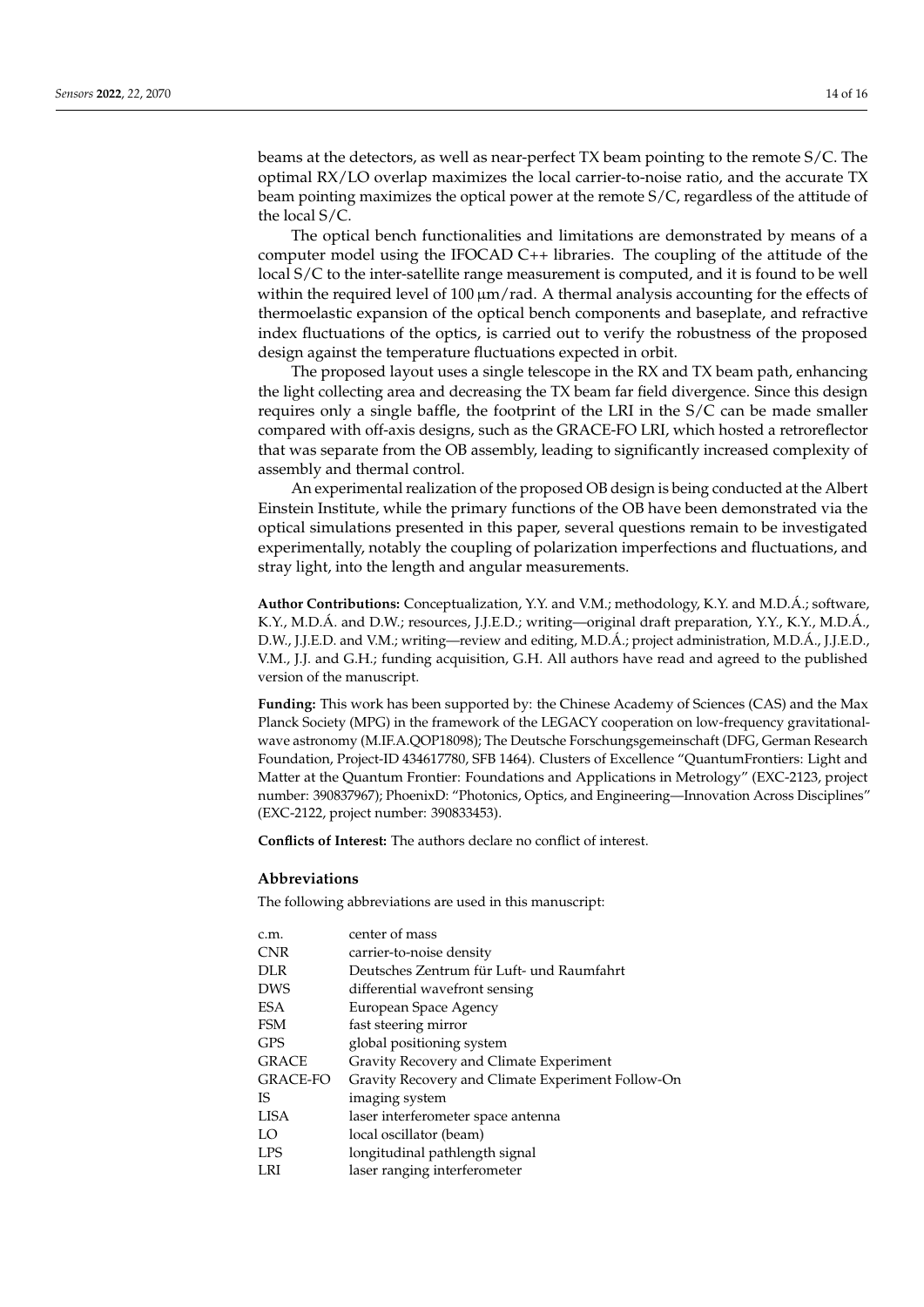| <b>MEM</b>                                          | multimode expansion method                           |
|-----------------------------------------------------|------------------------------------------------------|
| <b>NASA</b>                                         | National Aeronautics and Space Administration        |
| OВ                                                  | optical bench                                        |
| <b>PBS</b>                                          | polarizing beamsplitter                              |
| QPD                                                 | quadrant photodiode                                  |
| RP                                                  | reference point                                      |
| RX                                                  | received (beam)                                      |
| S/C                                                 | spacecraft                                           |
| <b>SEPD</b>                                         | single-element photodiode                            |
| <b>TTL</b>                                          | tilt-to-length (coupling)                            |
| TХ                                                  | transmit (beam)                                      |
| List of commonly used symbols                       |                                                      |
| $m_i$ with $i \in \{RX, LO, TX\}$                   | angular magnification of the <i>i</i> -beam          |
| $\alpha_{i,IN}$ with $i \in \{RX, LO, TX\}$         | angle of the <i>i</i> -beam at the entrance pupil    |
| $\alpha_{i,\text{OUT}}$ with $i \in \{RX, LO, TX\}$ | angle of the <i>i</i> -beam at the exit pupil        |
| $r_{\rm TX/RXAP}$                                   | receive and transmit beam aperture radius            |
| $\omega_0$                                          | waist radius of the LO beam at the fiber injector    |
| η                                                   | heterodyne efficiency                                |
| $\theta_{\rm TX}$                                   | half-angle divergence $(1/e^2)$ of the TX beam       |
| φ                                                   | interferometric phase measured by a SEPD             |
| $\phi_{AD}$                                         | interferometric phase measured by a segment of a QPD |
| $k=2\pi/\lambda$                                    | the wavenumber, with $\lambda$ the wavelength        |
|                                                     |                                                      |

# **References**

- <span id="page-14-0"></span>1. Tapley, B.D.; Bettadpur, S.; Watkins, M.; Reigber, C. The gravity recovery and climate experiment: Mission overview and early results. *Geophys. Res. Lett.* **2004**, *31* , L09607. [\[CrossRef\]](http://doi.org/10.1029/2004GL019920)
- <span id="page-14-1"></span>2. Kornfeld, R.P.; Arnold, B.W.; Gross, M.A.; Dahya, N.T.; Klipstein, W.M.; Gath, P.F.; Bettadpur, S. GRACE-FO: The Gravity Recovery and Climate Experiment Follow-On Mission. *J. Spacecr. Rockets* **2019**, *56*, 931–951. [\[CrossRef\]](http://dx.doi.org/10.2514/1.A34326)
- <span id="page-14-2"></span>3. Tapley, B.D.; Watkins, M.M.; Flechtner, F.; Reigber, C.; Bettadpur, S.; Rodell, M.; Sasgen, I.; Famiglietti, J.S.; Landerer, F.W.; Chambers, D.P.; et al. Contributions of GRACE to understanding climate change. *Nat. Clim. Chang.* **2019**, *9*, 358–369. [\[CrossRef\]](http://dx.doi.org/10.1038/s41558-019-0456-2) [\[PubMed\]](http://www.ncbi.nlm.nih.gov/pubmed/31534490)
- 4. Velicogna, I.; Mohajerani, Y.; Landerer, F.; Mouginot, J.; Noel, B.; Rignot, E.; Sutterley, T.; Broeke, M.; Wessem, M.; Wiese, D.; et al. Continuity of Ice Sheet Mass Loss in Greenland and Antarctica from the GRACE and GRACE Follow-On Missions. *Geophys. Res. Lett.* **2020**, *47*, e2020GL087291. [\[CrossRef\]](http://dx.doi.org/10.1029/2020GL087291)
- <span id="page-14-3"></span>5. Landerer, F.W.; Flechtner, F.M.; Save, H.; Webb, F.H.; Bandikova, T.; Bertiger, W.I.; Bettadpur, S.V.; Byun, S.H.; Dahle, C.; Dobslaw, H.; et al. Extending the Global Mass Change Data Record: GRACE Follow-On Instrument and Science Data Performance. *Geophys. Res. Lett.* **2020**, *47*. [\[CrossRef\]](http://dx.doi.org/10.1029/2020GL088306)
- <span id="page-14-4"></span>6. Spero, R. Point-mass sensitivity of gravimetric satellites. *Adv. Space Res.* **2021**, *67*, 1656–1664. [\[CrossRef\]](http://dx.doi.org/10.1016/j.asr.2020.12.019)
- <span id="page-14-5"></span>7. Amaro-Seoane, P.; Audley, H.; Babak, S.; Baker, J.; Barausse, E.; Bender, P.; Berti, E.; Binetruy, P.; Born, M.; Bortoluzzi, D.; et al. Laser Interferometer Space Antenna. *arXiv* **2017**, arXiv:1702.00786.
- <span id="page-14-6"></span>8. Luo, Z.; Guo, Z.; Jin, G.; Wu, Y.; Hu, W. A brief analysis to Taiji: Science and technology. *Results Phys.* **2020**, *16*, 102918. [\[CrossRef\]](http://dx.doi.org/10.1016/j.rinp.2019.102918)
- <span id="page-14-7"></span>9. Luo, J.; Chen, L.S.; Duan, H.Z.; Gong, Y.G.; Hu, S.; Ji, J.; Liu, Q.; Mei, J.; Milyukov, V.; Sazhin, M.; et al. TianQin: A space-borne gravitational wave detector. *Class. Quantum Gravity* **2016**, *33*, 035010. [\[CrossRef\]](http://dx.doi.org/10.1088/0264-9381/33/3/035010)
- <span id="page-14-8"></span>10. Mandel, O.; Sell, A.; Chwalla, M.; Schuldt, T.; Krauser, J.; Weise, D.; Braxmaier, C. Architecture and performance analysis of an optical metrology terminal for satellite-to-satellite laser ranging. *Appl. Opt.* **2020**, *59*, 653. [\[CrossRef\]](http://dx.doi.org/10.1364/AO.378658)
- <span id="page-14-11"></span>11. Müller, V. Design Considerations for Future Geodesy Missions and for Space Laser Interferometry. Ph.D. Thesis, Gottfried Wilhelm Leibniz Universität Hannover, Hannover, Germany, 2017.
- <span id="page-14-9"></span>12. Francis, S.P.; Lam, T.T.Y.; McClelland, D.E.; Shaddock, D.A. Multi-link laser interferometry architecture for interspacecraft displacement metrology. *J. Geod.* **2017**, *92*, 241–251. [\[CrossRef\]](http://dx.doi.org/10.1007/s00190-017-1059-1)
- <span id="page-14-10"></span>13. Nicklaus, K.; Baatzsch, A.; Diekmann, C.; Gilles, F.; Zender, B.; Sheard, B.; Heinzel, G.; Herding, M.; Dehne, M.; Voss, K.; et al. Optical bench of the laser ranging interferometer on grace follow-on. In Proceedings of the International Conference on Space Optics—ICSO 2014, La Caleta, Spain, 7–10 October 2014. [\[CrossRef\]](http://dx.doi.org/10.1117/12.2304195)
- <span id="page-14-12"></span>14. Francis, S.P.; Lam, T.T.Y.; McKenzie, K.; Sutton, A.J.; Ward, R.L.; McClelland, D.E.; Shaddock, D.A. Weak-light phase tracking with a low cycle slip rate. *Opt. Lett.* **2014**, *39*, 5251. [\[CrossRef\]](http://dx.doi.org/10.1364/OL.39.005251) [\[PubMed\]](http://www.ncbi.nlm.nih.gov/pubmed/26466243)
- <span id="page-14-13"></span>15. Dick, G.J.; Tu, M.R.; Strekalov, M.D.; Birnbaum, K.; Yu, N. Optimal phase lock at femtowatt power levels for coherent optical deep-space transponder. *IPN Prog. Rep.* **2008**, *42*, 1–17.
- <span id="page-14-14"></span>16. Wegener, H.; Müller, V.; Heinzel, G.; Misfeldt, M. Tilt-to-Length Coupling in the GRACE Follow-On Laser Ranging Interferometer. *J. Spacecr. Rockets* **2020**, *57*, 1362–1372. [\[CrossRef\]](http://dx.doi.org/10.2514/1.A34790)